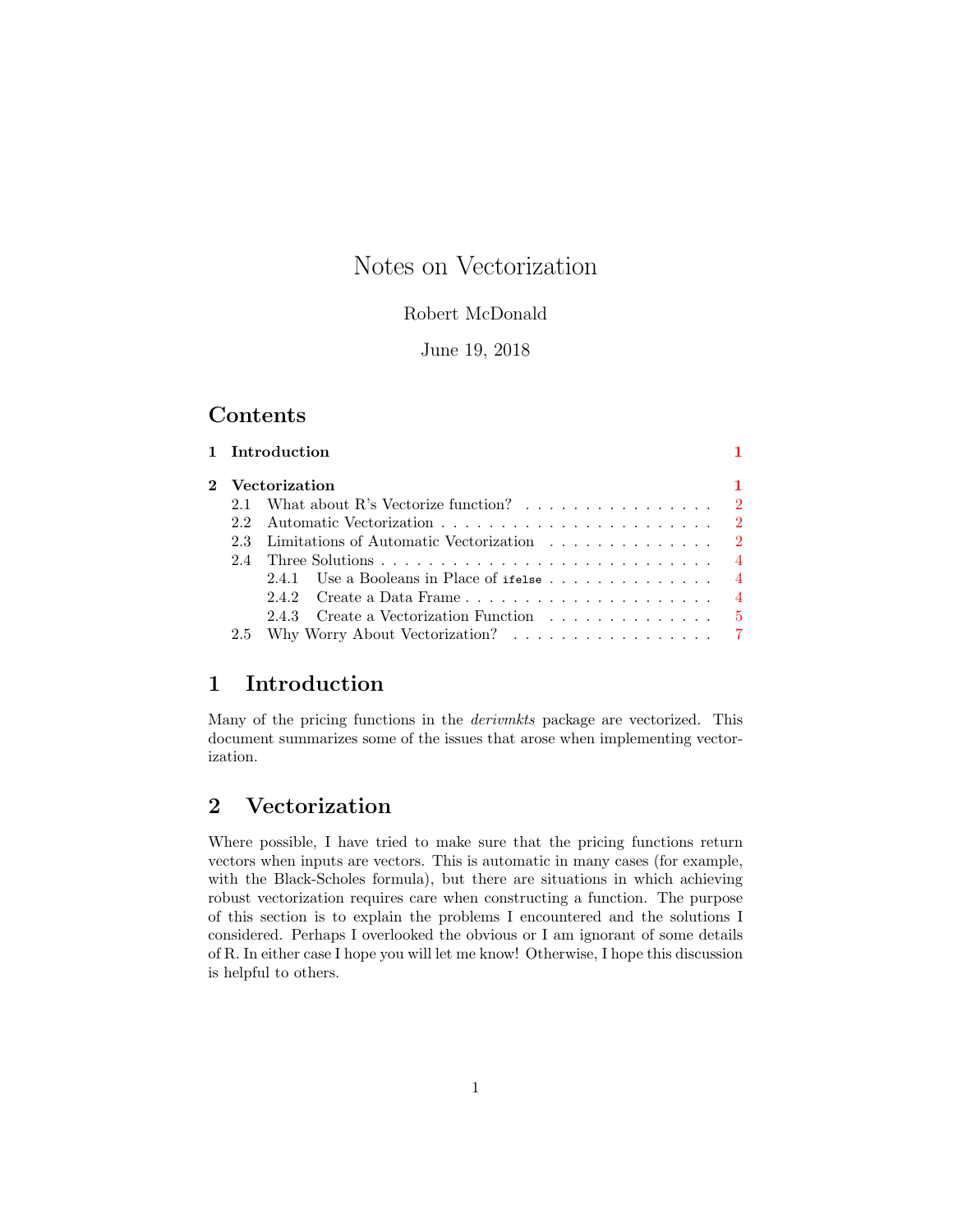#### <span id="page-1-0"></span>2.1 What about R's Vectorize function?

R's Vectorize function transparently invokes mapply to create vectorized output. It is extraordinarily useful, but it is slow. For example if you compute 500 European call prices, automatic vectorization is about 70 times faster than the use of Vectorize. You can run this to see for yourself:

```
library(derivmkts)
library(microbenchmark)
S <- seq(0.5, 250, by=0.5)
bsv <- Vectorize(bscall)
microbenchmark(out1 < - bsv(S, 40, .3, .08, .25, 0))microbenchmark(out2 <- bscall(S, 40, .3, .08, .25, 0))
all.equal(out1, out2)
```
We won't further discuss vectorize, but it is useful, for example, when peforming binomial pricing calculations, which are not vectorized by default.

#### <span id="page-1-1"></span>2.2 Automatic Vectorization

```
f = function(a, b, k) a*b + k
f(3, 5, 1)
[1] 16
f(1:5, 5, 1)[1] 6 11 16 21 26
f(1:6, 1:2, 1)
[1] 2 5 4 9 6 13
```
In this example, R automatically vectorizes the multiplication using the recycling rule. It's worth noting that the third example, in which both arguments are vectorized, but with different length vectors, is an unusual programming construct.<sup>[1](#page-1-3)</sup> This property makes it trivial to perform what-if calculations for an option pricing formula.

#### <span id="page-1-2"></span>2.3 Limitations of Automatic Vectorization

A problem with automatic vectorization occurs when there are conditional statements. With barrier options, for example, it is necessary to check whether the asset price is past the barrier. R's if statement is not vectorized, and the ifelse function returns output that has the dimension of the conditional.

<span id="page-1-3"></span><sup>1</sup>You can produce the same s output in python using the itertools module.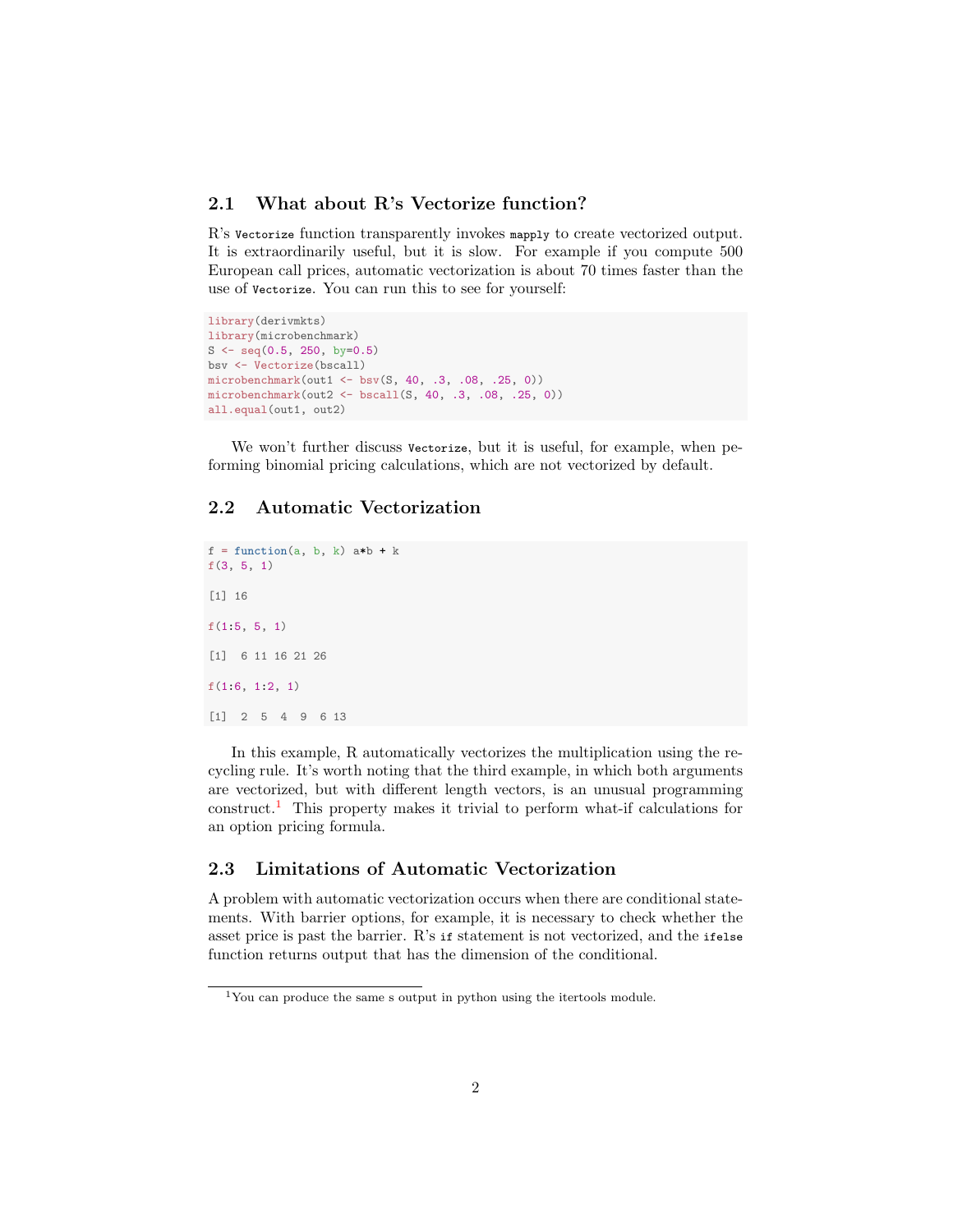```
cond1 \leftarrow function(a, b, k) {
    if (a > b) {
        a*b + k
    } else {
        k
    }
}
cond1(5, 3, 1)
[1] 16
cond1(5, 7, 1)
[1] 1
cond1(3:7, 5, 1)
Warning in if (a > b) {: the condition has length > 1 and only the first element will
be used
[1] 1
```
The third invocation of cond1 causes an error because the if statement is not vectorized. This can be fixed by rewriting the conditional using ifelse, which is vectorized. The following examples all compute correctly because if either a or b are vectors, the conditional statement is vectorized:

```
cond2 \leftarrow function(a, b, k) {
    ifelse(a > b,
            a*b + k,
            k
            )
}
cond2(5, 3, 1)
[1] 16
cond2(5, 7, 1)
[1] 1
cond2(3:7, 5, 1)
[1] 1 1 1 31 36
```
There will, however, be a problem if only k is a vector. Suppose we set  $a = 5$ ,  $b = 7, k = 1 : 3.$  Because  $a < b$ , we want to produce the output 1, 2, 3. The following example does not work as desired because neither of the variables in the conditional  $(a \text{ and } b)$  are a vector. Thus the calculation is not vectorized:

cond2(5, 7, 1:3)

[1] 1

The ifelse function returns output with the dimension of the conditional expression, which in this case is a vector of length 1.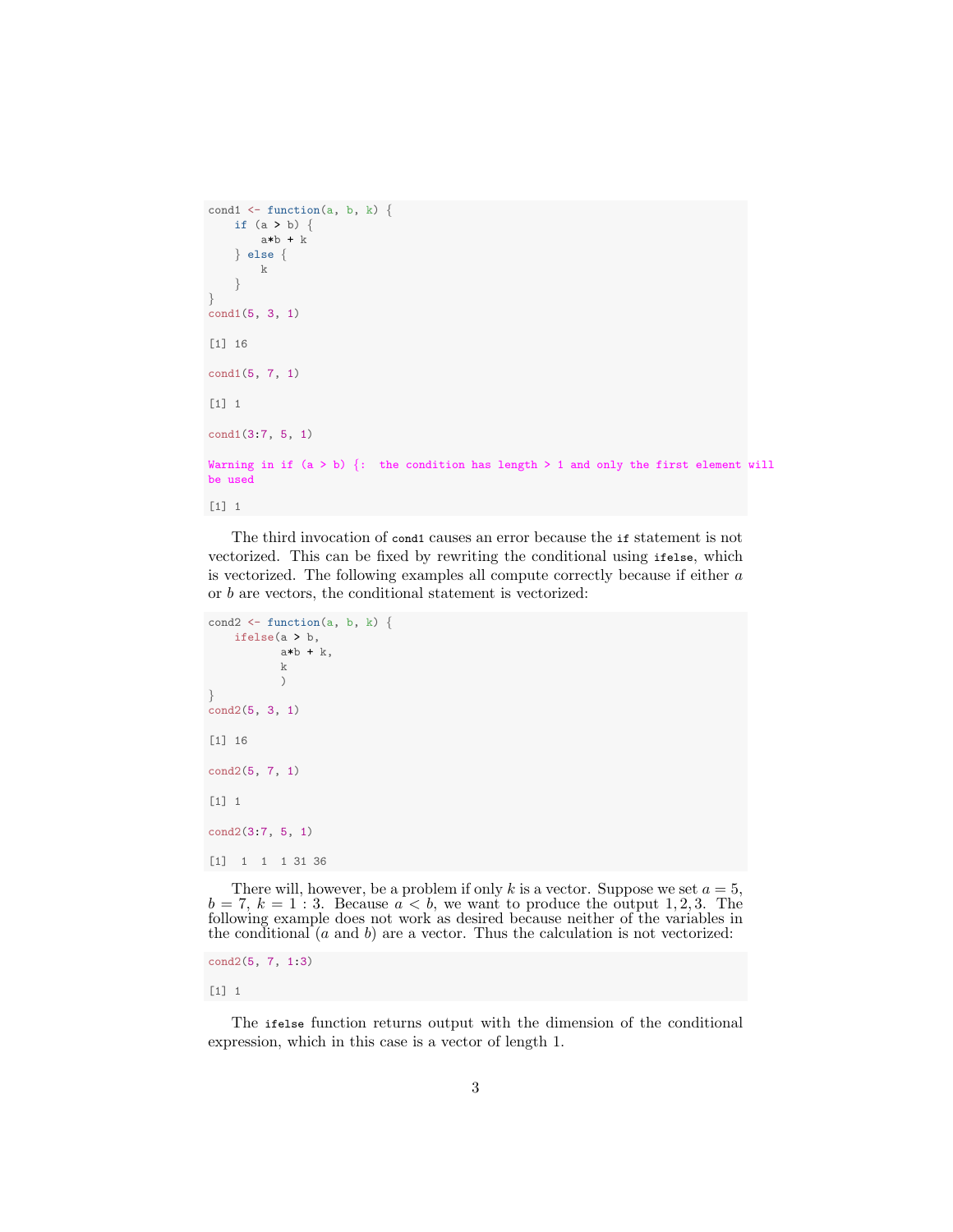#### <span id="page-3-0"></span>2.4 Three Solutions

One solution is to write the function so as to vectorize all the inputs to match the vector length of the longest input. There are at least three ways to do this.

#### <span id="page-3-1"></span>2.4.1 Use a Booleans in Place of ifelse

We can create a boolean variable that is true if  $a > b$ . This will then control which expression is returned:

```
cond2b \leftarrow function(a, b, k) {
    agtb \leftarrow (a > b)
    agtb*(a*b + k) + (1-agtb)*k}
cond2b(5, 3, 1)
[1] 16
cond2b(5, 7, 1)
[1] 1
cond2b(3:7, 5, 1)
[1] 1 1 1 31 36
cond2b(5, 7, 1:3)
[1] 1 2 3
```
Whether this solution works in other functions depends on the structure of the calculation and the nature of the output. In particular, if the value of a boolean controls the data structure the function returns (a vector vs a list, for example), then this solution does not work.

#### <span id="page-3-2"></span>2.4.2 Create a Data Frame

We can enforce the recycling rule for all variables by creating a data frame consisting of the inputs and assigning the columns back to the original variables:

```
cond2c \leftarrow function(a, b, k) {
    tmp <- data.frame(a, b, k)
    for (i in names(tmp)) assign(i, tmp[[i]])
    ifelse(a > b,
            a*b + k,
            \mathbf{k})
}
cond2c(5, 3, 1)
[1] 16
```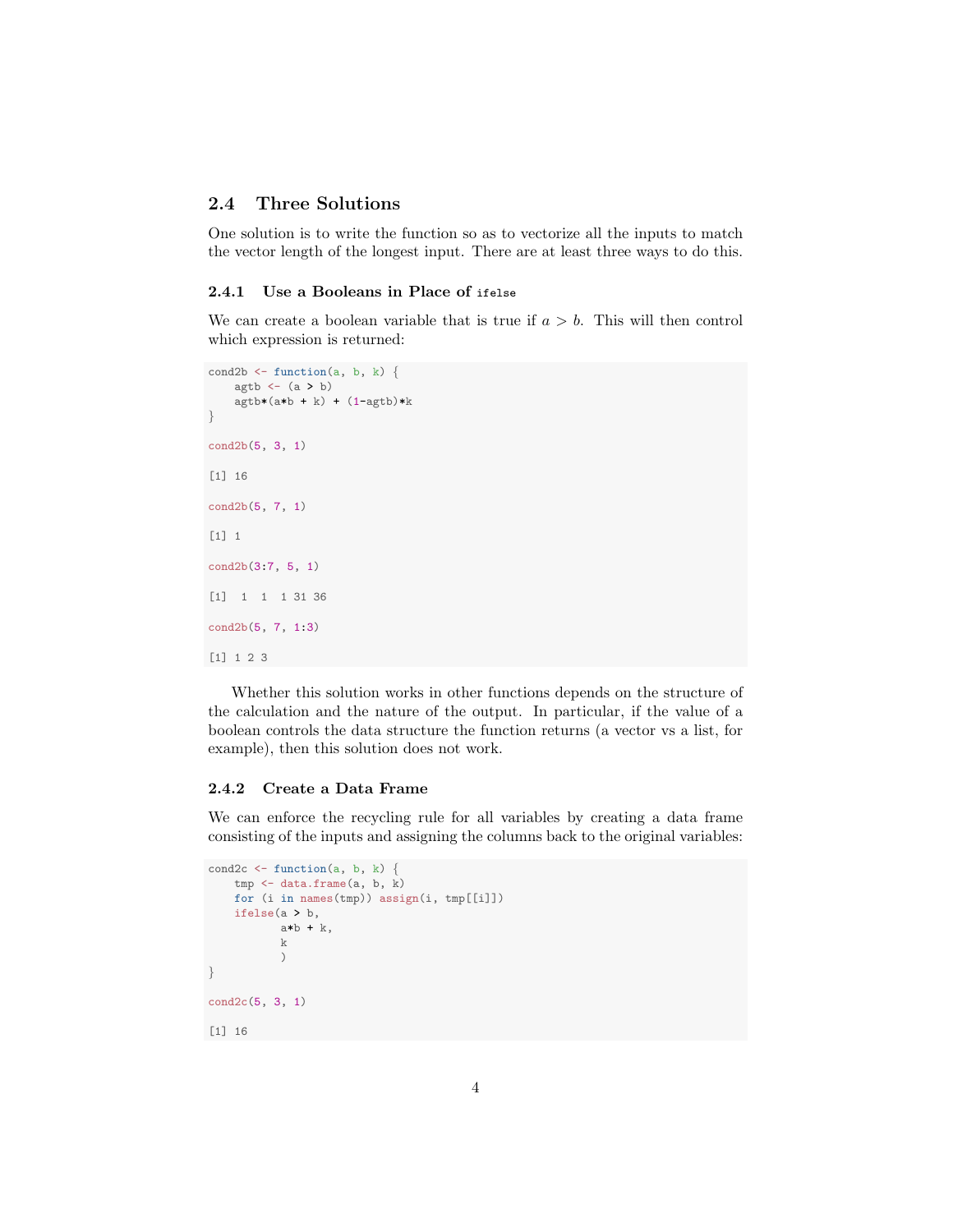cond2c(5, 7, 1) [1] 1 cond2c(3:7, 5, 1) [1] 1 1 1 31 36 cond2c(5, 7, 1:3) [1] 1 2 3

One drawback of this solution is that we have to be careful to update the data.frame() definition within the function if we change the function inputs. It may be easy to overlook this when editing the function. The next solution is a more robust version of the same idea.

#### <span id="page-4-0"></span>2.4.3 Create a Vectorization Function

A final alternative is to create a vectorization function that exploits R's functional capabilities and does not require modifications if the function definition changes. This approach can become quite complicated, but is relatively easy to understand in simple cases. We create a vectorizeinputs() function that creates a data frame and vectorizes all variables:

```
vectorizeinputs <- function(e) {
    ## e is the result of match.call() in the calling function
   e[[1]] <- NULL
    e <- as.data.frame(as.list(e))
    for (i in names(e)) assign(i, eval(e[[i]]),
                               envir=parent.frame())
}
```
This function assumes that match.call() has been invoked in the calling function. The result of that invocation is manipulated to provide information about the parameters passed to the function and used to create the data frame and pass the variables back to the calling function.

```
cond3 \leftarrow function(a, b, k) {
    vectorizeinputs(match.call())
    ifelse(a > b, a * b + k, k)
}
cond3(5, 7, 1:3)
[1] 1 2 3
cond3(3:7, 5, 1)
[1] 1 1 1 31 36
cond3(3:7, 5, 1:5)
[1] 1 2 3 34 40
```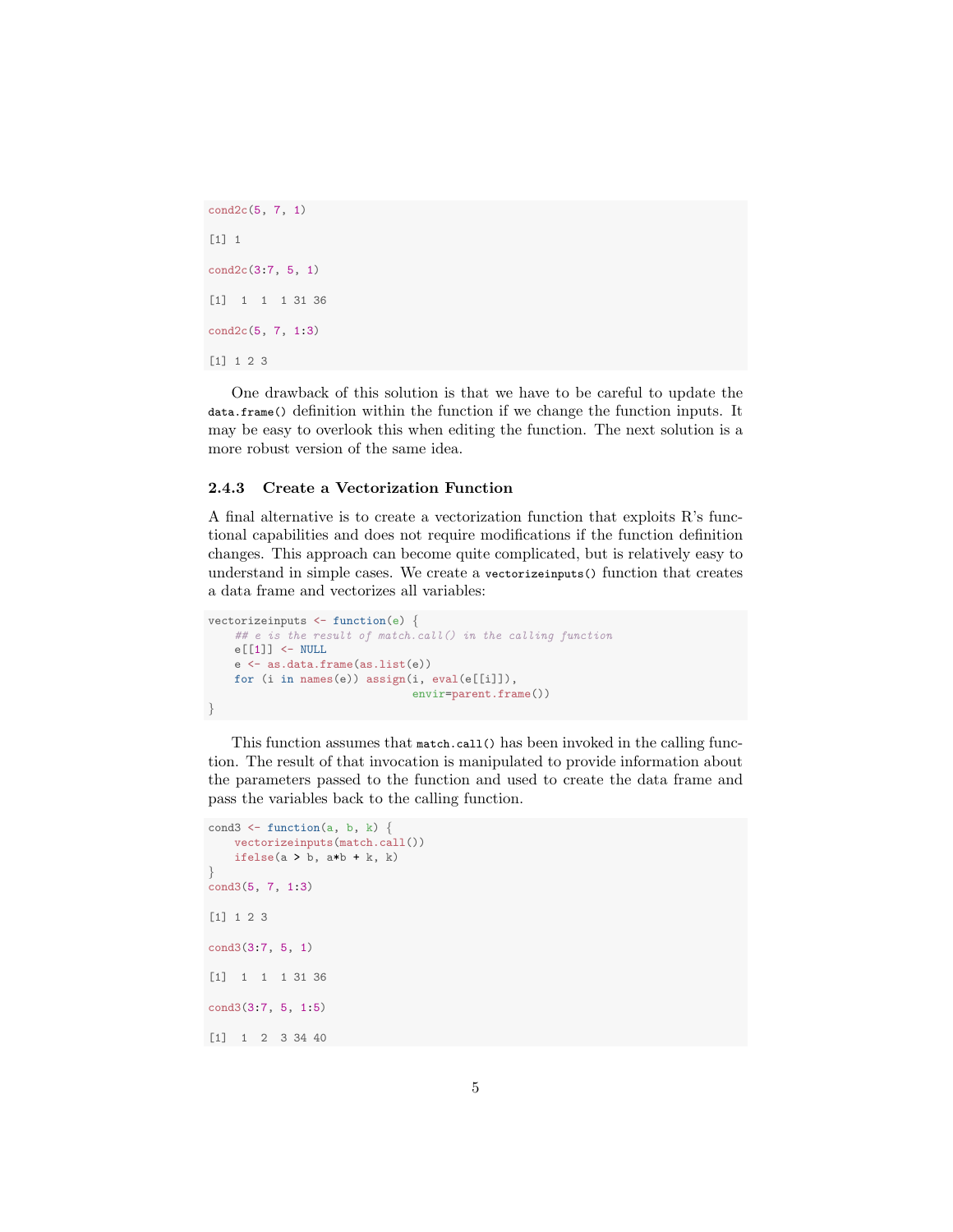cond3(k=1:5, 3:7, 5)

[1] 1 2 3 34 40

This approach becomes more complicated if there are implicit parameters in the function. If truly implicit, these will not be available via match.call(), but they can affect the solution. Here is an example:

```
cond4 \leftarrow function(a, b, k, multby2=TRUE) {
    vectorizeinputs(match.call())
    ifelse(multby2,
           2*(a*b + k),a*b + k\lambda}
cond4(5, 7, 1:3)
[1] 72
cond4(3:7, 5, 1)
[1] 32
cond4(3:7, 5, 1:5)
[1] 32
cond4(k=1:5, 3:7, 5)
[1] 32
```
The output is not vectorized because the implicit parameter multby2 is implicit — it is not explicit in the function call — and therefore it is not vectorized. One way to handle this case is to rewrite the vectorizeinputs function to retrieve the full set of function inputs for the called function. The name of the function is available through match.call()[[1]], and the function parameters are available using the formals function. We can then add the implicit parameters to the vectorized set of inputs. The function vectorizeinputs2 takes this approach:

```
vectorizeinputs2 <- function(e) {
   funcname \leftarrow e[[1]]fvals <- formals(eval(funcname))
   fnames <- names(fvals)
   e[[1]] <- NULL
    e <- as.data.frame(as.list(e))
   implicit <- setdiff(fnames, names(e))
    if (length(implicit) > 0) e <- data.frame(e, fvals[implicit])
    for (i in names(e)) assign(i, eval(e[[i]]),
                               envir=parent.frame())
}
cond5 <- function(a, b, k, multby2=TRUE, altmult=1) {
   vectorizeinputs2(match.call())
   ifelse(multby2,
```